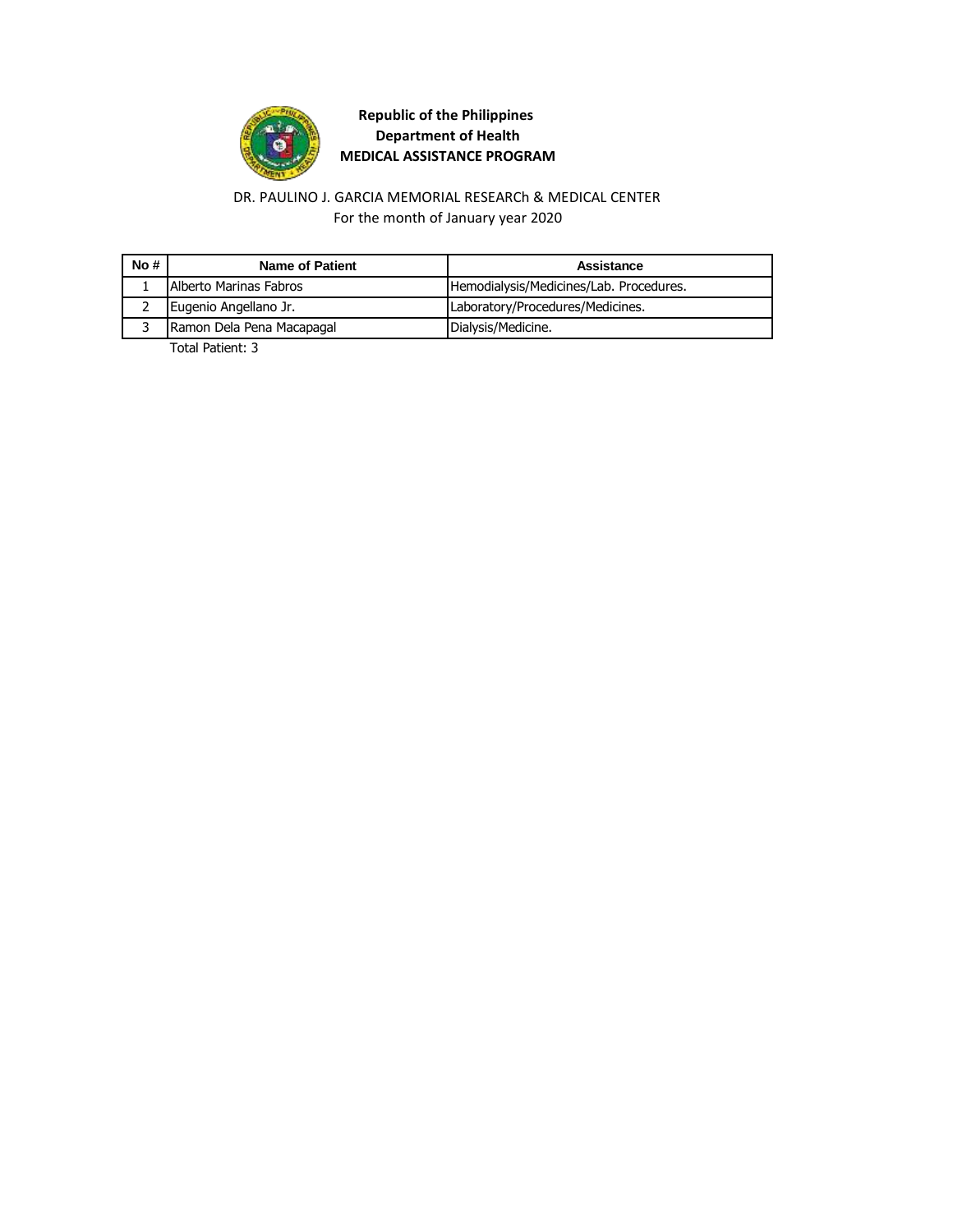

#### DR. PAULINO J. GARCIA MEMORIAL RESEARCh & MEDICAL CENTER For the month of February year 2020

| No # | Name of Patient       | Assistance                                                           |
|------|-----------------------|----------------------------------------------------------------------|
|      | Alejo Fernandez Reyes | Hospital Bill / Laboratory / Procedures / Medicine.                  |
|      | Alejo Fernandez Reyes | Hospital Bill / Laboratory / Procedures / Medicine.                  |
|      | Iyrene Ahungriano     | Dialysis/Hospital Bill/Laboratory Procedure/Diagnostic<br>Procedure. |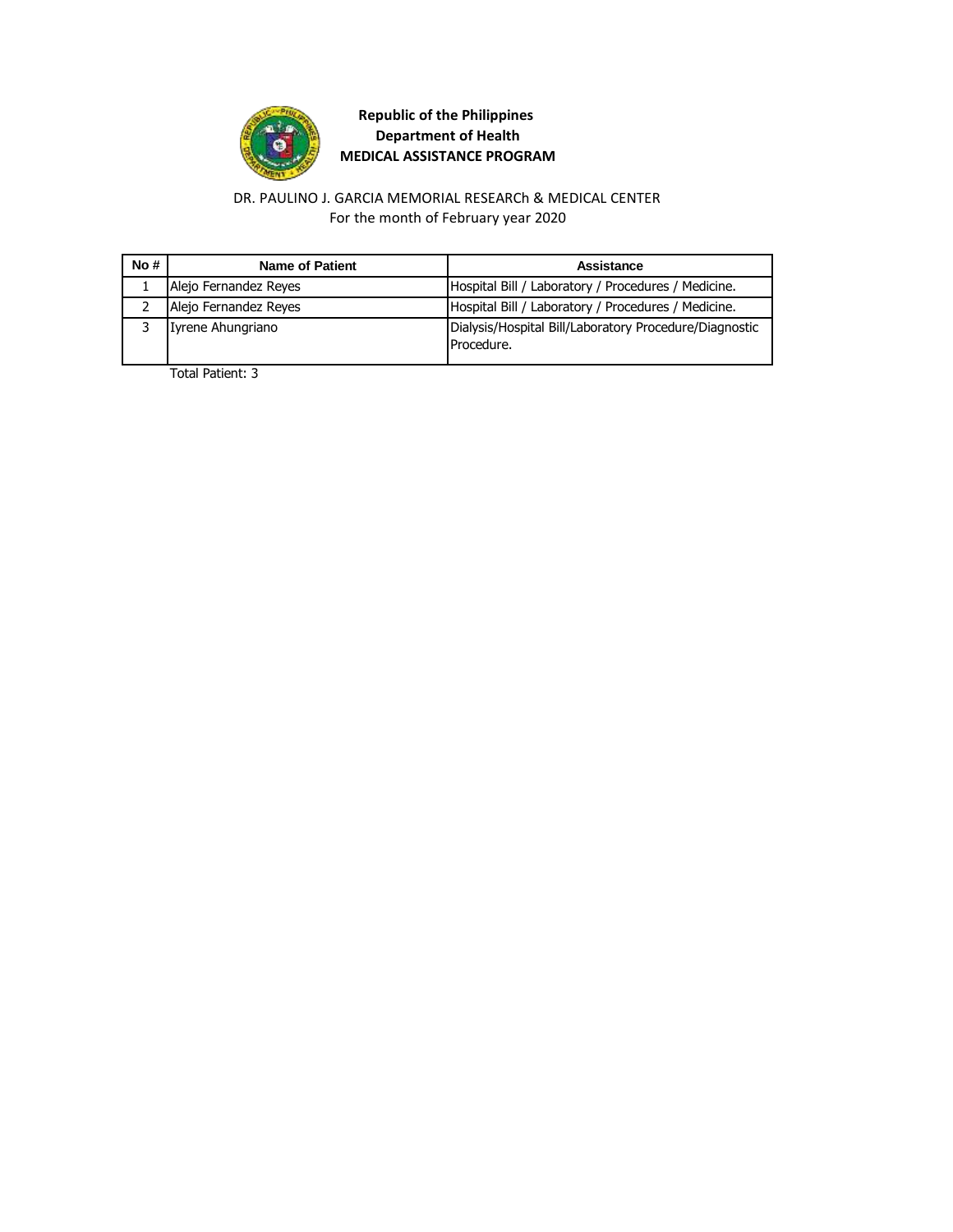

#### DR. PAULINO J. GARCIA MEMORIAL RESEARCh & MEDICAL CENTER For the month of March year 2020

| No# | <b>Name of Patient</b>            | Assistance                                                                 |
|-----|-----------------------------------|----------------------------------------------------------------------------|
| 1   | Rogelio Fermin Panahon            | Diagnostic & Lab. Procedures, Dialysis, Medicines &<br>Hospital Bills.     |
| 2   | Marlon Kenneth Dela Cruz Mamburam | Medicines / Dialysis.                                                      |
| 3   | Juliana Sumagpao Pedraza,         | Hospital Bill / Laboratory / Procedures / Medicine.                        |
| 4   | Jennifer M. Mesa                  | Diagnostic & Lab. Procedures, Dialysis, Medicines &<br>Hospital Bills.     |
| 5   | Jojo Garcia Custodio              | Hospital Bills                                                             |
| 6   | Alfredo Navarro Hapson            | Dialysis, Dialyzer, PD Solution, Procedures, Medicines<br>&<br>I aboratory |
| 7   | Rona Santos Imana                 | 2D ECHO / ECG / X-RAY / Medicines                                          |
| 8   | Santos Villanueva Pera            | <b>Medicines</b>                                                           |
| 9   | Michael James - Vaughan           | <b>Hospital Bills</b>                                                      |
| 10  | Joselito Ramos Mendoza            | Opthalmology Procedure                                                     |
| 11  | Jennifer M. Mesa                  | Dialysis / Hospital Bill / Procedures / Medicines /<br>I aboratory.        |
| 12  | Jhon Rey Bergado Sansano          | 2D ECHO / ECG / X-RAY / Medicines                                          |
| 13  | Cecilia Macapulay De Guzman       | <b>Hospital Bills</b>                                                      |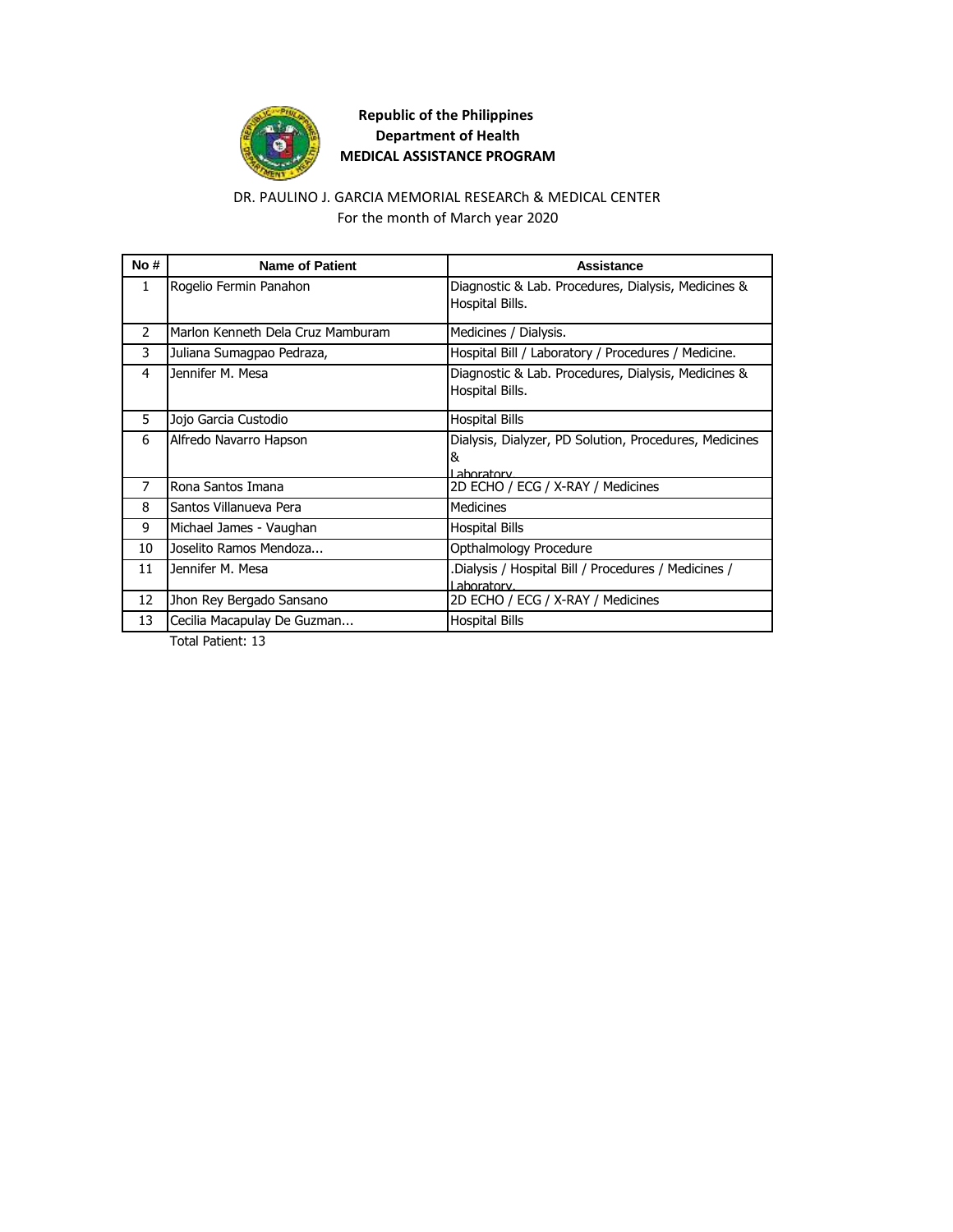

### For the month of April year 2020 DR. PAULINO J. GARCIA MEMORIAL RESEARCh & MEDICAL CENTER

| No#           | <b>Name of Patient</b>     | Assistance                                            |
|---------------|----------------------------|-------------------------------------------------------|
| 1             | Marife De Aro Bonilla      | <b>Hospital Bills</b>                                 |
| $\mathcal{P}$ | Zosimo Verano Oria Jr.     | <b>Hospital Bills</b>                                 |
| 3             | Maria Marmol Casipit       | <b>Hospital Bills</b>                                 |
| 4             | Albert Amagon Dela Torre   | <b>Hospital Bills</b>                                 |
| 5             | Jennifer M. Mesa           | Laboratory & Diagnostic Procedures, Medicine/Dialysis |
| 6             | Richard Author Cortez      | <b>Hospital Bills</b>                                 |
| 7             | Indalencia Llorin Fernando | Chemotherapy & Medicines                              |
| 8             | Valdez Juan Virginia       | Chemotherapy & Medicines                              |
| 9             | Ismael Salvador Borja      | <b>Hospital Bills</b>                                 |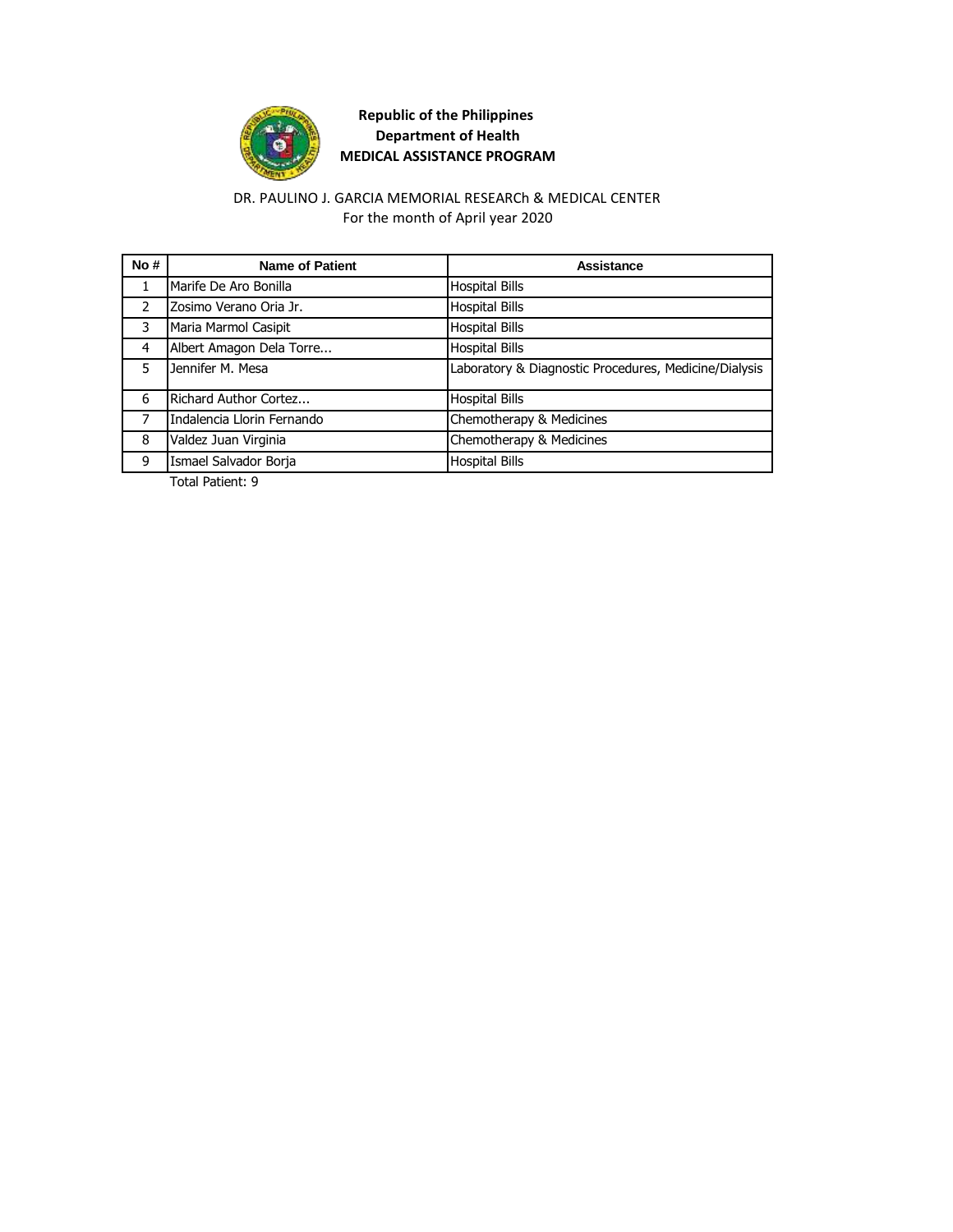

### For the month of May year 2020 DR. PAULINO J. GARCIA MEMORIAL RESEARCh & MEDICAL CENTER

| No#           | <b>Name of Patient</b>          | Assistance                                              |
|---------------|---------------------------------|---------------------------------------------------------|
| 1             | Richard Mioses Gregorio         | <b>Hospital Bills</b>                                   |
| $\mathcal{P}$ | <b>Charlotte Munar Gonzales</b> | Blood Typing and Cross Matching                         |
| 3             | Rolando Lagmay Casabar          | <b>Hospital Bills</b>                                   |
| 4             | Arnel G. Lacanilao              | Hemodialysis/Lab./Meds./Dialyzer/Dietary/Hospital Bill. |
| 5             | Angelita Garcia Ibarra          | <b>Hospital Bills</b>                                   |
| 6             | Reena Garcia Del Mundo          | <b>Hospital Bills</b>                                   |
| 7             | Virginia Juan Valdez            | <b>Hospital Bills</b>                                   |
| 8             | Indalecia Llorin Fernando       | <b>Hospital Bills</b>                                   |
| 9             | Emelito Manalastas Cabral       | <b>Hospital Bills</b>                                   |
| 10            | Manuel Dumalti Baccangen        | <b>Hospital Bills</b>                                   |
| 11            | Jamie Ray Villanueva Simbillo   | <b>Hospital Bills</b>                                   |
| 12            | Danilo E. Ventura               | <b>Hospital Bills</b>                                   |
| 13            | Marivic Rivera Tan              | Laboratory/Procedures/Medicines.                        |
| 14            | Susana P. Corpuz                | <b>Hospital Bills</b>                                   |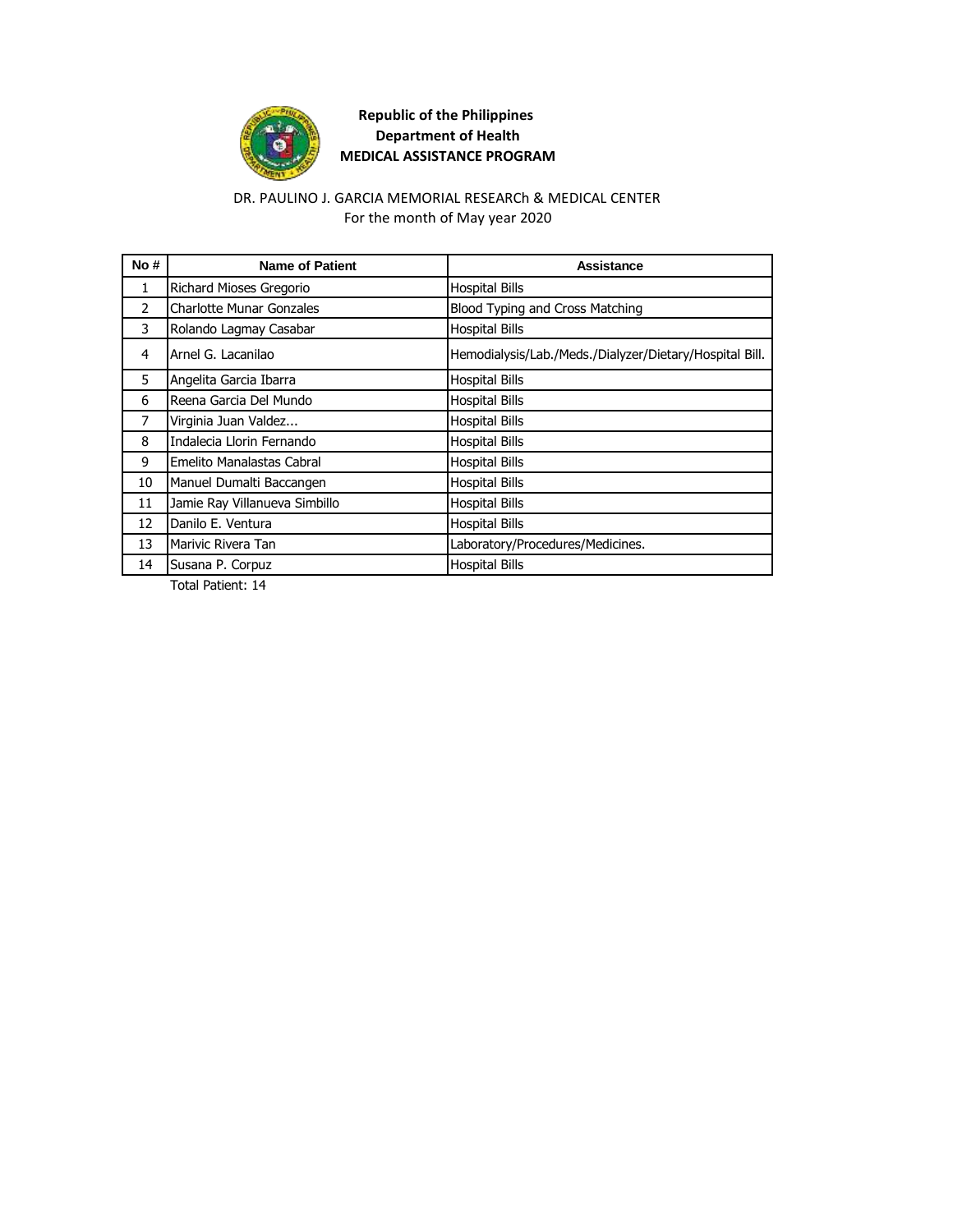

### DR. PAULINO J. GARCIA MEMORIAL RESEARCh & MEDICAL CENTER For the month of June year 2020

| No #           | <b>Name of Patient</b>            | Assistance                                                              |
|----------------|-----------------------------------|-------------------------------------------------------------------------|
| 1              | Jessabelle C. Geronimo            | Laboratory/Procedures/Medicines.                                        |
| 2              | Marivic Rivera Tan                | Dialysis, Dialyzer, PD Solution, Procedures, Medicines<br>& Laboratory. |
| 3              | Jessabelle C. Geronimo            | Laboratory/Procedures/Medicines.                                        |
| 4              | Marlon Kenneth Dela Cruz Mamburam | Dialysis, Dialyzer, PD Solution, Procedures, Medicines<br>& Laboratory. |
| 5              | Jasmine Bulawit Benedicto         | Dialysis/Medicine.                                                      |
| 6              | Indalecia Llorin Fernando         | <b>Hospital Bills</b>                                                   |
| $\overline{7}$ | Christian Custodio Obiado         | Dialysis, Dialyzer, PD Solution, Procedures, Medicines<br>& Laboratory. |
| 8              | Rosemarie J. Angeles              | Dialysis, Dialyzer, PD Solution, Procedures, Medicines<br>& Laboratory. |
| 9              | Jennifer M. Mesa                  | Dialysis, Dialyzer, PD Solution, Procedures, Medicines<br>& Laboratory. |
| 10             | Celia Bautista Castro             | <b>Hospital Bills</b>                                                   |
| 11             | Mark Anthony N/a Disu             | <b>Hospital Bills</b>                                                   |
| 12             | Angelito Calbay Manalo            | Medical Assistance/Dialysis/Diagnostic Procedures                       |
| 13             | Cristel Macapagal Limbo           | <b>Hospital Bills</b>                                                   |
| 14             | Susana P. Corpuz                  | <b>Hospital Bills</b>                                                   |
| 15             | Susana P. Corpuz                  | <b>Hospital Bills</b>                                                   |
| 16             | Christian Custodio Obiado         | Dialysis, Dialyzer, PD Solution, Procedures, Medicines<br>& Laboratory. |
| 17             | Jorge Tolentino Jr.               | Diagnostic & Lab. Procedures, Dialysis, Medicines &<br>Hospital Bills.  |
| 18             | Jorge Tolentino Jr.               | Diagnostic & Lab. Procedures, Dialysis, Medicines &<br>Hospital Bills.  |
| 19             | Christian Custodio Obiado         | Dialysis, Dialyzer, PD Solution, Procedures, Medicines<br>& Laboratory. |
| 20             | Manuel Mangunay Gonzales          | <b>Hospital Bills</b>                                                   |
| 21             | Marivic R. Tan                    | Dialysis, Dialyzer, PD Solution, Procedures, Medicines<br>& Laboratory. |
| 22             | Marlon Kenneth Dela Cruz Mamburam | Dialysis, Dialyzer, PD Solution, Procedures, Medicines<br>& Laboratory. |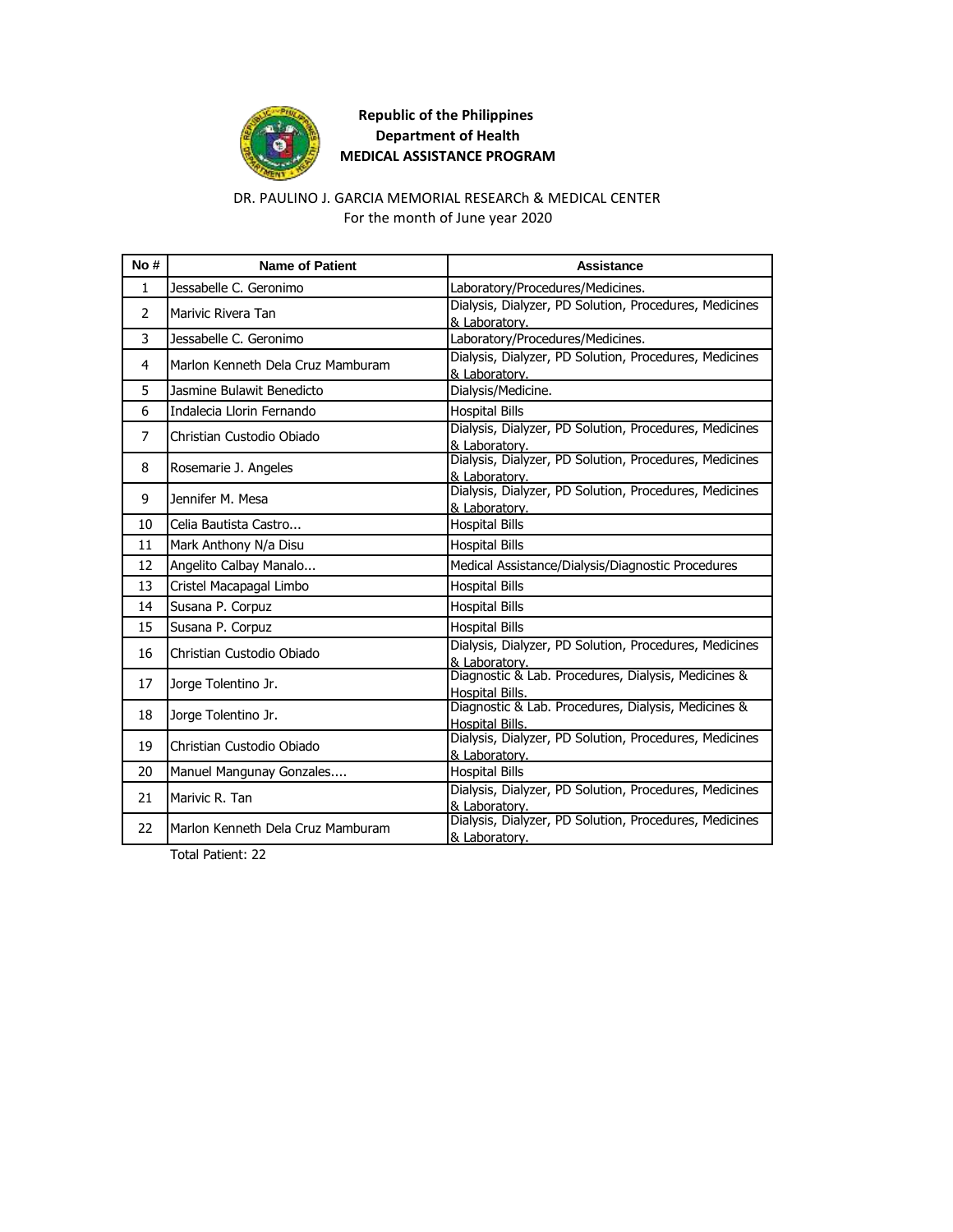

#### DR. PAULINO J. GARCIA MEMORIAL RESEARCh & MEDICAL CENTER For the month of July year 2020

| No# | <b>Name of Patient</b>          | <b>Assistance</b>                                                                        |
|-----|---------------------------------|------------------------------------------------------------------------------------------|
| 1   | Aihra Lloyd S. Eiducal          | Diagnostic & Lab. Procedures, Dialysis, Medicines &                                      |
|     |                                 | Hospital Bills.<br>Dialysis, Dialyzer, PD Solution, Procedures, Medicines                |
| 2   | Christian Custodio Obiado       | & Laboratory.                                                                            |
| 3   | Reena Garcia Del Mundo          | <b>Hospital Bills</b>                                                                    |
| 4   | Jessie Ballesteros Domingo      | <b>Hospital Bills</b>                                                                    |
| 5   | Ernanie Casil Dacutanan         | <b>Hospital Bills</b>                                                                    |
| 6   | Indalecia Llorin Fernando       | <b>Hospital Bills</b>                                                                    |
| 7   | Jennifer M. Mesa                | Medicines / Dialysis.                                                                    |
| 8   | Marivic R. Tan                  | Dialysis, Dialyzer, PD Solution, Procedures, Medicines                                   |
| 9   | Marlon Kenneth Mamburam         | & Laboratory.<br>Dialysis, Dialyzer, PD Solution, Procedures, Medicines<br>& Laboratory. |
| 10  | Jayson Villanueva               | Dialysis, Dialyzer, PD Solution, Procedures, Medicines<br>& Laboratory.                  |
| 11  | Jasmin Sapaden Delos Santos     | Laboratory/Procedures/Medicines.                                                         |
| 12  | Shirly Carreon Campos           | <b>Hospital Bills</b>                                                                    |
| 13  | Nancy Alindog Villano           | FT3, FT4, TSH                                                                            |
| 14  | Jasmin Sapaden Delos Santos     | Diagnostic & Lab. Procedures, Dialysis, Medicines &<br>Hospital Bills.                   |
| 15  | Jasmin Benedicto                | Dialysis, Dialyzer, PD Solution, Procedures, Medicines<br>& Laboratory.                  |
| 16  | Laisa Luterio Rivera            | <b>Hospital Bills</b>                                                                    |
| 17  | Jasmine Bulawit Benedicto       | Diagnostic & Lab. Procedures, Dialysis, Medicines &                                      |
| 18  | Jasmine Bulawit Benedicto       | <b>Hospital Bills.</b><br>Diagnostic & Lab. Procedures, Dialysis, Medicines &            |
| 19  | Vinson Ivan Samaniego Dimla     | Hospital Bills.<br><b>Hospital Bills</b>                                                 |
| 20  | Conrado Balanag Garcia          | <b>Hospital Bills</b>                                                                    |
| 21  | Jhubelen Rato Corpuz            | <b>Hospital Bills</b>                                                                    |
| 22  | Marivic R. Tan                  | Dialysis.                                                                                |
| 23  | Jasmin Benedicto                | Hemodialysis/Medicines.                                                                  |
| 24  | Jennifer M. Mesa                | <b>Medicines</b>                                                                         |
| 25  | <b>Charlotte Munar Gonzales</b> | <b>Hospital Bills</b>                                                                    |
|     |                                 |                                                                                          |
| 26  | Christian Custodio Obiado       | Dialysis/Medicines/Laboratory.<br>Hospital                                               |
| 27  | Jennifer M. Mesa                | Bill/Medicines/Laboratory/Procedure/Diagnostic/Dialysis                                  |
| 28  | Ronilla Rosende Trapal          | <b>Hospital Bills</b>                                                                    |
| 29  | Mildred Maniquiz Urbano         | <b>Hospital Bills</b>                                                                    |
| 30  | Ashly Villecaria Soriano        | <b>Hospital Bills</b>                                                                    |
| 31  | Athena Ramon Parungao           | <b>Hospital Bills</b>                                                                    |
| 32  | Lino Santos Caralde             | <b>Hospital Bills</b>                                                                    |
| 33  | Ronel Javier Santos             | <b>Hospital Bills</b>                                                                    |
| 34  | Glory Gabriel Vetuz             | <b>Hospital Bills</b>                                                                    |
| 35  | Jasmin Sapaden Delos Santos     | 3. Chemotherapy / Hospital Bill / Laboratory /<br>Procedures / Medicines.                |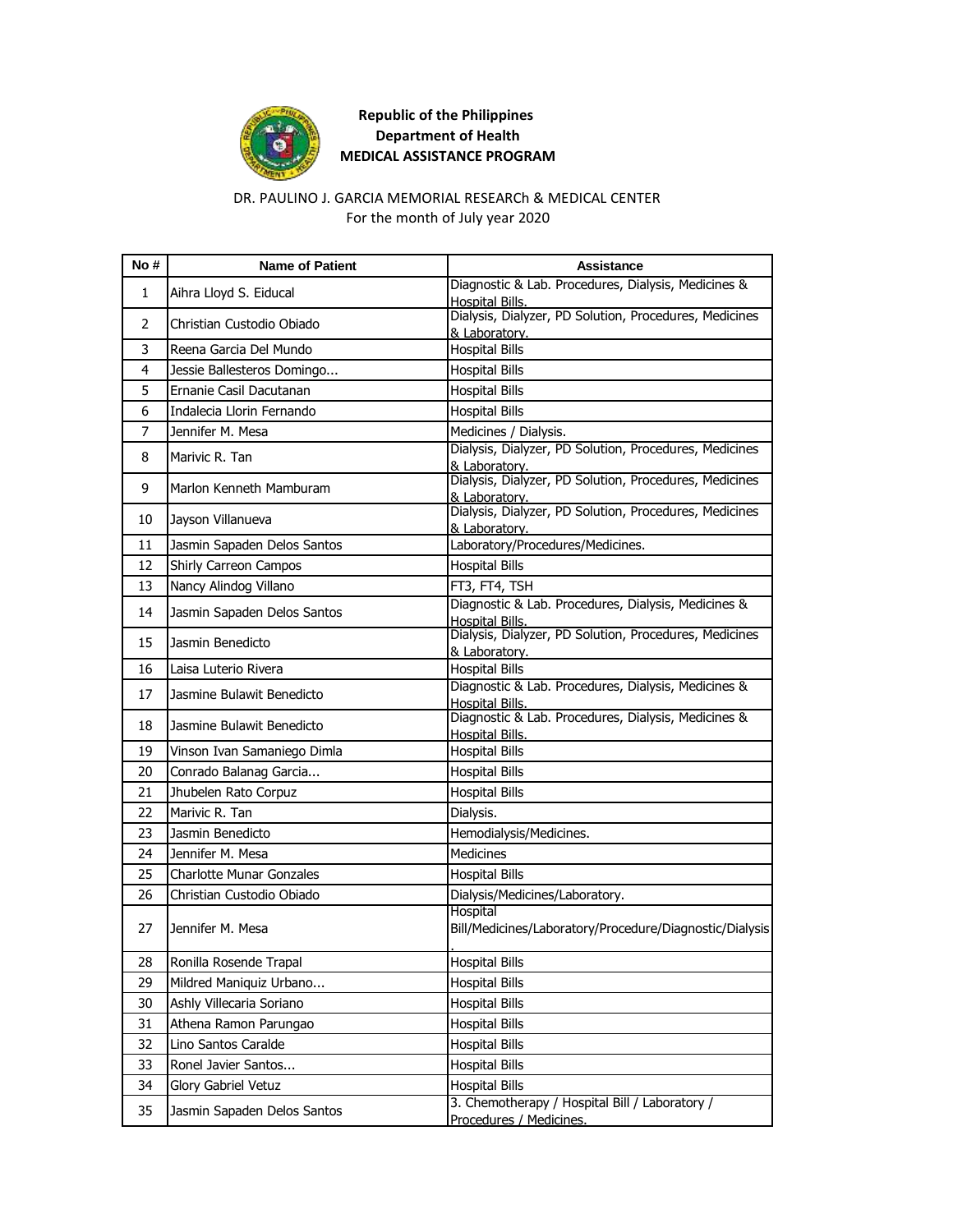| 36 | Aihra Lloyd S. Elducal        | 2. Dialysis/Dialyzer/Medicines/Laboratory/Hospital Bill.                             |
|----|-------------------------------|--------------------------------------------------------------------------------------|
| 37 | Jasmine Bulawit Benedicto     | Dialysis, Dialyzer, PD Solution, Procedures, Medicines<br>& Laboratory.              |
| 38 | Roland Biliran Domingo        | <b>Hospital Bills</b>                                                                |
| 39 | Nelson Cayetano Cayetano      | <b>Hospital Bills</b>                                                                |
| 40 | Virginia Juan Valdez          | <b>Hospital Bills</b>                                                                |
| 41 | Benito Agbayani Cirilo        | Cranial CT-Scan / X-ray.                                                             |
| 42 | Aileen Galvez Garcia          | <b>Hospital Bills</b>                                                                |
| 43 | Rosemarie J. Angeles          | Dialysis, Dialyzer, PD Solution, Procedures, Medicines<br>& Laboratory.              |
| 44 | Jorge Tolentino Jr.           | Diagnostic & Lab. Procedures, Dialysis, Medicines &<br>Hospital Bills.               |
| 45 | Jorge Tolentino Jr.           | Diagnostic & Lab. Procedures, Dialysis, Medicines &<br>Hospital Bills.               |
| 46 | Robin Pangilinan Pastrana     | <b>Hospital Bills</b>                                                                |
| 47 | Diosdado Sobrido De Lara      | Hospital Bill / Laboratory / Procedures / Medicine.                                  |
| 48 | Miuel Malaya E. Cultivo       | Laboratory/Procedures/Medicines.                                                     |
| 49 | Moszycoe Xeon C. Nepomuceno   | Hospital Bill / Laboratory / Procedures / Medicine.                                  |
| 50 | Aihra Lloyd S. Elducal        | Hospital Bill / Laboratory / Procedures / Medicine.                                  |
| 51 | Joworski Vicente Dela Cruz    | <b>Hospital Bills</b>                                                                |
| 52 | Jacel Calagui Penaflorida     | <b>Hospital Bills</b>                                                                |
| 53 | Greg Casim                    | <b>Hospital Bills</b>                                                                |
| 54 | Moszycoe Xeon C. Nepomuceno   | Laboratory/Procedures/Medicines.                                                     |
| 55 | Victoria Fontanilla           | Hospital bills.                                                                      |
| 56 | Miuel Malaya E. Cultivo       | Diagnostic & Lab. Procedures, Dialysis, Medicines &<br><b>Hospital Bills.</b>        |
| 57 | Victoria Fontanilla           | <b>Hospital Bills</b>                                                                |
| 58 | Reynaldo Cruz Gulapa          | <b>Hospital Bills</b>                                                                |
| 59 | Rose Marie J. Angeles         | diagnostic/laboratory/procedures/hospital<br>bills/medicines/dialysis.               |
| 60 | Jasmine Bulawit Benedicto     | diagnostic/laboratory/procedures/hospital<br>bills/medicines/dialysis.               |
| 61 | Lanie Sabalvaro Palaris       | <b>Medicines</b>                                                                     |
| 62 | Jasmin Sapaden Delos Santos   | CHEMOTHRAPY/MEDICINE/LABORATORY.                                                     |
| 63 | Joefrey Aquirin Borja         | <b>Hospital Bills</b>                                                                |
| 64 | Marivic R. Tan                | Hospital Bill / Laboratory / Procedures / Medicine.                                  |
| 65 | Rosemarie J. Angeles          | Hospital Bill / Laboratory / Procedures / Medicine.                                  |
| 66 | Reynaldo Francisco Barte      | <b>Hospital Bills</b>                                                                |
| 67 | Indalecia Llorin Fernando     | <b>Hospital Bills</b>                                                                |
| 68 | Fortonato Jr. Antonio Balanay | <b>Hospital Bills</b>                                                                |
| 69 | Jasmin Benedicto              | Laboratory/Procedures/Medicines.                                                     |
| 70 | Marivic Riveza Tan            | <b>Medicines</b>                                                                     |
| 71 | Christian Custodio Obiado     | Laboratory/Procedures/Medicines.                                                     |
| 72 | Rosemarie J. Angeles          | <b>Medicines</b>                                                                     |
| 73 | Gian Bigino De Guzman         | <b>Hospital Bills</b>                                                                |
| 74 | Luisito Diansay Valdez        | <b>Hospital Bills</b>                                                                |
| 75 | Marivic R. Tan                | <b>DIALYSIS/DIAGNOSTIC</b><br>PROCEDURES/MEDICINES/HOSPITAL<br>BILLS/LAB.PROCEDURES. |
| 76 | Getulio L. Gayta              | Hemodialysis/Medicines/Lab. Procedures.                                              |
|    |                               | Diagnostic & Lab. Procedures, Dialysis, Medicines &                                  |
| 77 | Christian Custodio Obiado     | Hospital Bills.                                                                      |
| 78 | April Rose Cabasag Rafael     | Laboratory/Procedures/Medicines.                                                     |
| 79 | Angelito Lagazon Libo         | <b>Hospital Bills</b>                                                                |
| 80 | Candida Garampil Sagun        | <b>Hospital Bills</b>                                                                |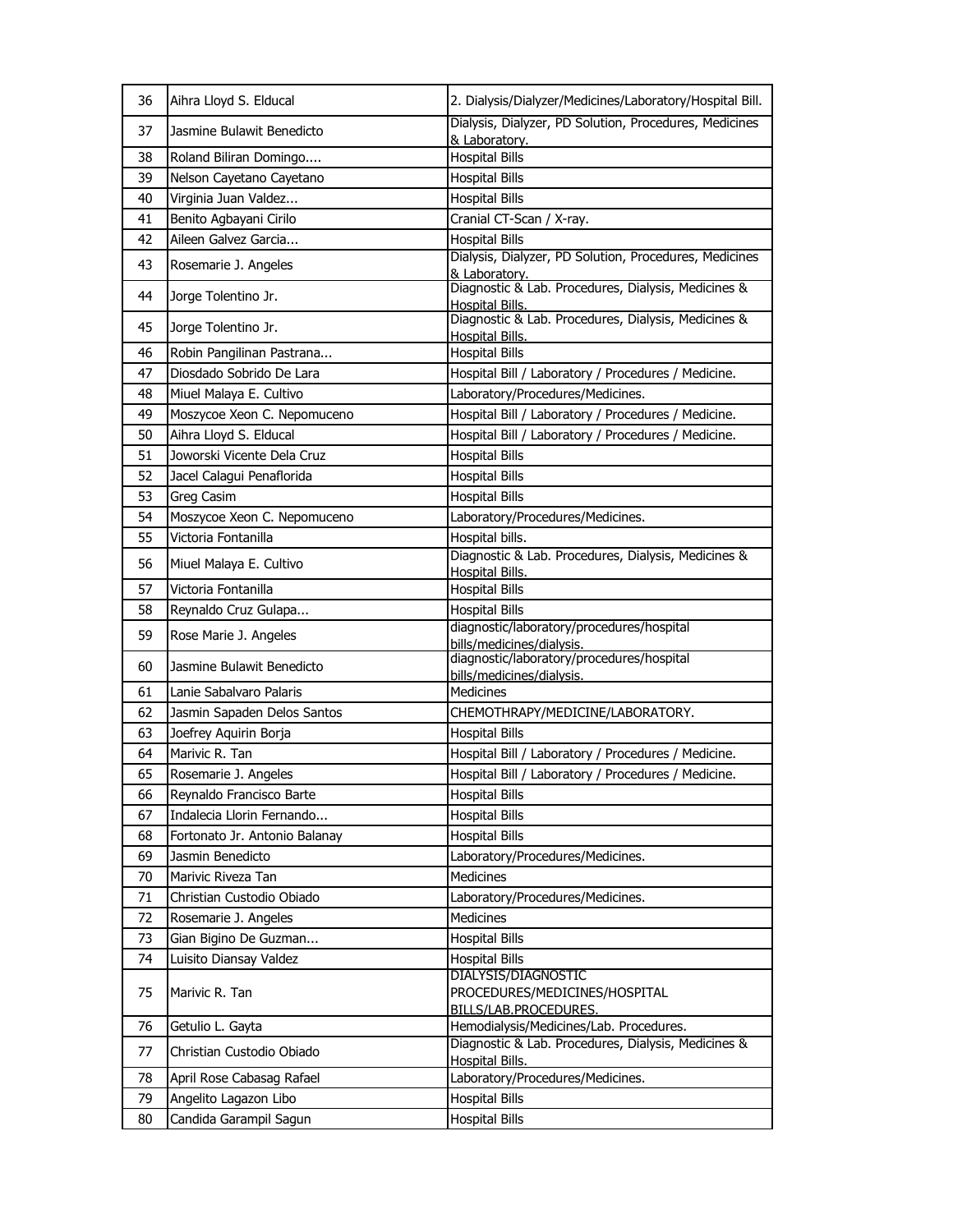| 81 | Eduardo Jr Landingin Alarcon | <b>Hospital Bills</b> |
|----|------------------------------|-----------------------|
|    |                              |                       |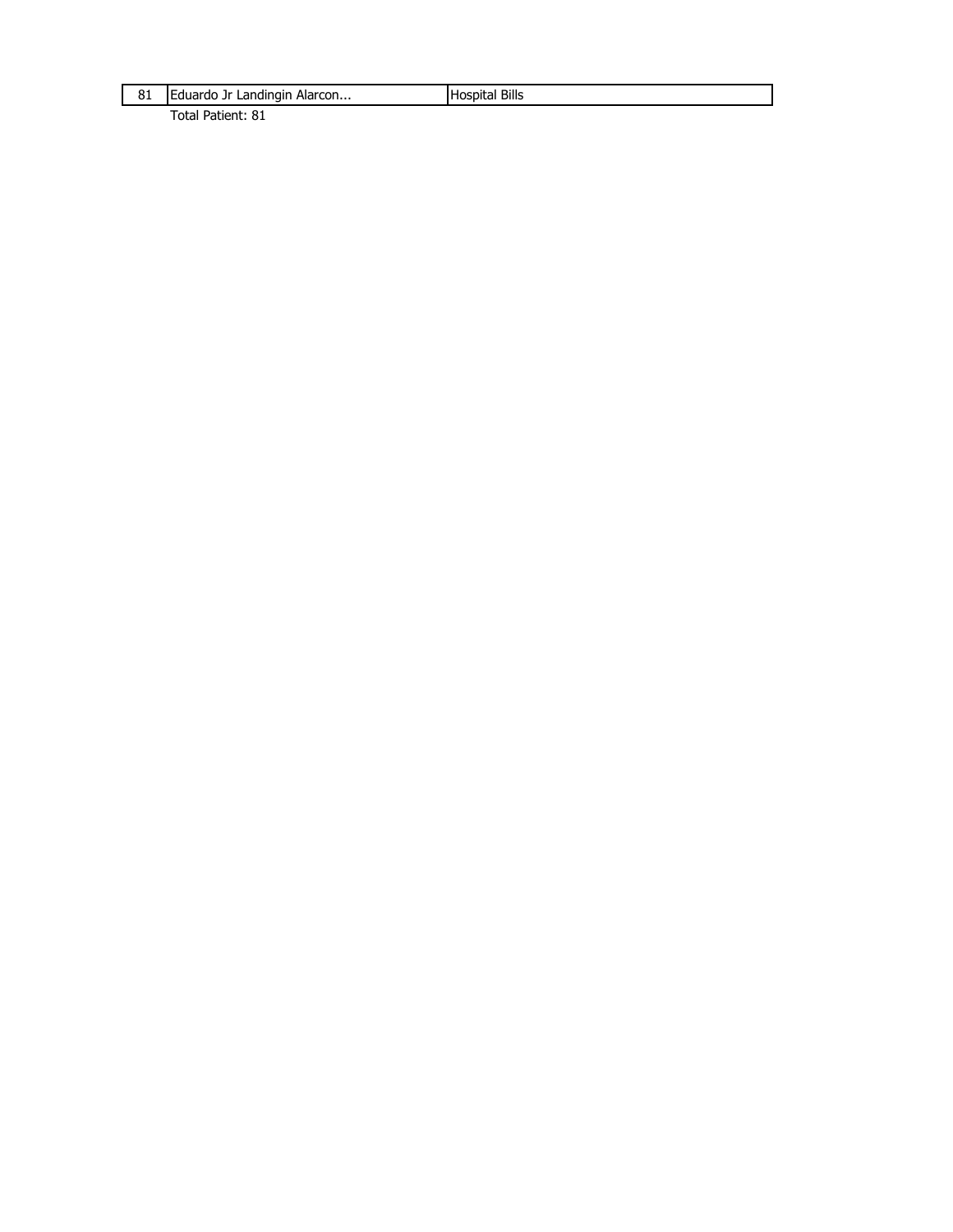

### DR. PAULINO J. GARCIA MEMORIAL RESEARCh & MEDICAL CENTER For the month of August year 2020

| No#            | <b>Name of Patient</b>       | Assistance                                                                                                    |
|----------------|------------------------------|---------------------------------------------------------------------------------------------------------------|
| 1              | Willie Ula Facun             | <b>Hospital Bills</b>                                                                                         |
| $\overline{2}$ | Remedios Castillo Garcia     | <b>Hospital Bills</b>                                                                                         |
| 3              | Reynaldo Morales Trucilla    | <b>Hospital Bills</b>                                                                                         |
| $\overline{4}$ | Espanto Dela Cruz Gregorio   | <b>Hospital Bills</b>                                                                                         |
| 5              | Rosemarie Serrano Espinosa   | Chemotherapy/ChemoMedicines/H.Bills.                                                                          |
| 6              | Martegrace Marcillan Magsino | <b>Hospital Bills</b>                                                                                         |
| $\overline{7}$ | Shara Militante              | Blood Typing and Cross Matching                                                                               |
| 8              | Shara Militante              | Blood Typing and Cross Matching                                                                               |
| 9              | Rosemarie Serrano Espinosa   | CHEMOTHERAPY MEDICINES/HOSPITAL                                                                               |
|                |                              | BILLS/LAB.PROCEDURES.                                                                                         |
| 10             | April Rose Cabasag Rafael    | Hospital Bill / Laboratory / Procedures / Medicine.<br>Dialysis, Dialyzer, PD Solution, Procedures, Medicines |
| 11             | Christian Custodio Obiado    | & Laboratory.                                                                                                 |
| 12             | Rosemarie Serrano Espinosa   | Chemotherapy & Medicines                                                                                      |
| 13             | Jose Pasayan Miel            | ctscan, medicines, operation.                                                                                 |
| 14             | Omar De Luna Valisno         | <b>Hospital Bills</b>                                                                                         |
| 15             | Johnson Manalo Villanueva    | Laboratory and 2D Echo                                                                                        |
| 16             | Jasmin Sapaden Delos Santos  | Hospital Bill / Laboratory / Procedures / Medicine.                                                           |
| 17             | Aihra Lloyd S. Elducal       | 2. Dialysis/Dialyzer/Medicines/Laboratory/Hospital Bill.                                                      |
| 18             | Marivic Riveza Tan           | Hospital Bill / Laboratory / Procedures / Medicine.                                                           |
| 19             | Jasmine Bulawit Benedicto    | Hospital Bill / Laboratory / Procedures / Medicine.                                                           |
| 20             | Gregorio Domingo De Leon     | <b>Hospital Bills</b>                                                                                         |
| 21             | Gregorio Domingo De Leon     | <b>Hospital Bills</b>                                                                                         |
| 22             | Gregorio Domingo De Leon     | <b>Hospital Bills</b>                                                                                         |
| 23             | Miguelita Sonio Camus        | <b>Hospital Bills</b>                                                                                         |
| 24             | Mariano Agbanlog Wabe        | <b>Hospital Bills</b>                                                                                         |
| 25             | Sharon Gutierrez Esteban     | <b>Hospital Bills</b>                                                                                         |
| 26             | Sharon Gutierrez Esteban     | <b>Hospital Bills</b>                                                                                         |
| 27             | Sharon Gutierrez Esteban     | <b>Hospital Bills</b>                                                                                         |
| 28             | Sharon Gutierrez Esteban     | <b>Hospital Bills</b>                                                                                         |
| 29             | Maribel Cao Bautista         | <b>Hospital Bills</b>                                                                                         |
| 30             | Ruperto Libunao Cruz         | <b>Hospital Bills</b>                                                                                         |
| 31             | Ruperto Libunao Cruz         | <b>Hospital Bills</b>                                                                                         |
| 32             | Jasmine Bulawit Benedicto    | Dialysis, Dialyzer, PD Solution, Procedures, Medicines<br>& Laboratory.                                       |
| 33             | Wagner Bugarin               | Laboratory/Procedures/Medicines.                                                                              |
| 34             | Christian Custodio Obiado    | Dialysis/Medicines/Laboratory.                                                                                |
| 35             | Rosemarie J. Angeles         | Injectables/Laboratory/Medicines/Dialysis/Dialyzer/proc<br>edures/diagnostic.                                 |
| 36             | Diosdado Delara              | Injectables/Laboratory/Medicines/Dialysis/Dialyzer/proc<br>edures/diagnostic.                                 |
| 37             | Jessica Gumiad               | Blood Typing and Cross Matching                                                                               |
| 38             | Diosdado Sobrido De Lara     | Hemodialysis/Medicines/Lab. Procedures.                                                                       |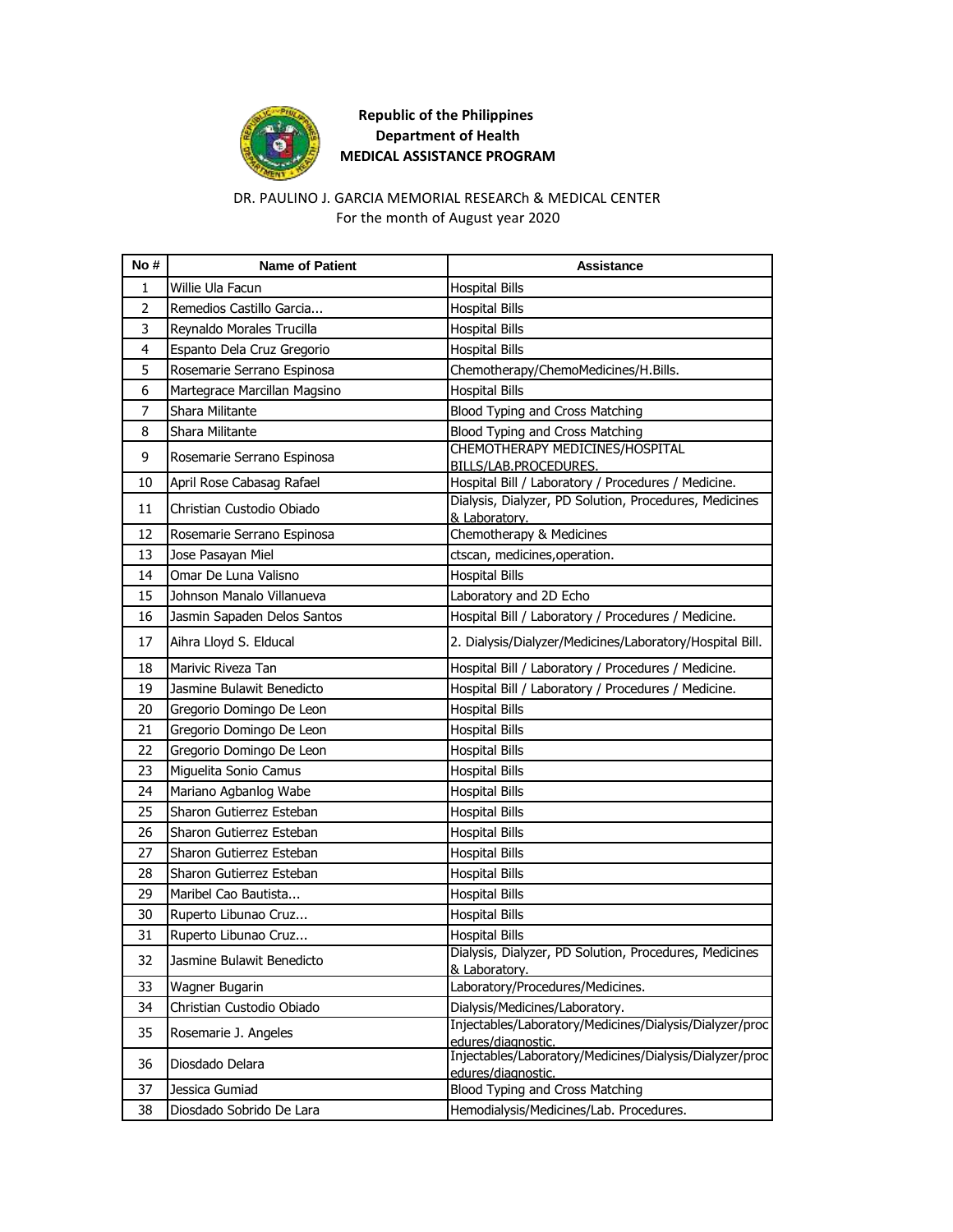| 39 | Wagner Raniaga Bugarin      | Medicines                                                                          |
|----|-----------------------------|------------------------------------------------------------------------------------|
| 40 | Marivic R. Tan              | Hospital Bill / Laboratory / Procedures / Medicine.                                |
| 41 | Jasmine Bulawit Benedicto   | Hospital Bill / Laboratory / Procedures / Medicine.                                |
| 42 | Mailyn Reyes                | DIALYSIS/MEDICINES/HOSPITAL BILL/ LABORATORY.                                      |
| 43 | Gloria Paloyo Pablo.        | Procedures/Dialysis/laboratory/Medicines                                           |
| 44 | Alberto Marinas Fabros      | Procedures/Dialysis/laboratory/Medicines                                           |
| 45 | Brigida Nicolas             | PROCEDURES/HOSPITAL<br>BILLS/DIALYSIS/MEDICINES/LABORATORY.<br>PROCEDURES/HOSPITAL |
| 46 | Leoncio Santos Nicolas Jr.  | BILLS/DIALYSIS/MEDICINES/LABORATORY.                                               |
| 47 | Chuckie Calilan Constantino | <b>Hospital Bills</b>                                                              |
| 48 | Chuckie Calilan Constantino | <b>Hospital Bills</b>                                                              |
| 49 | Chuckie Calilan Constantino | <b>Hospital Bills</b>                                                              |
| 50 | Jenefer Dg Martin           | Dialysis, Dialyzer, PD Solution, Procedures, Medicines<br>& Laboratory.            |
| 51 | Jeremy German               | <b>Hospital Bills</b>                                                              |
| 52 | Jeremy German               | <b>Hospital Bills</b>                                                              |
| 53 | Aihra Lloyd S. Elducal      | Hospital Bill / Laboratory / Procedures / Medicine.                                |
| 54 | Mr - X                      | <b>Hospital Bills</b>                                                              |
| 55 | Aprilyn Valdez Mendi        | <b>Hospital Bills</b>                                                              |
| 56 | Aprilyn Valdez Mendi        | <b>Hospital Bills</b>                                                              |
| 57 | Gregorio Coronel Francisco  | <b>Hospital Bills</b>                                                              |
| 58 | Gregorio Coronel Francisco  | <b>Hospital Bills</b>                                                              |
| 59 | Danilo Tabago Lawayan       | <b>Hospital Bills</b>                                                              |
| 60 | Danilo Tabago Lawayan       | <b>Hospital Bills</b>                                                              |
| 61 | Danilo Tabago Lawayan       | <b>Hospital Bills</b>                                                              |
| 62 | Danilo Tabago Lawayan       | <b>Hospital Bills</b>                                                              |
| 63 | Jasmine Bulawit Benedicto   | Laboratory/Procedures/Medicines.                                                   |
| 64 | Gregorio Coronel Francisco  | <b>Hospital Bills</b>                                                              |
| 65 | Jennifer M. Mesa            | 2. Dialysis/Dialyzer/Medicines/Laboratory/Hospital Bill.                           |
| 66 | Marivic R. Tan              | 2. Dialysis/Dialyzer/Medicines/Laboratory/Hospital Bill.                           |
| 67 | Juliet Raya Dela Cruz       | Medicines                                                                          |
| 68 | April Rose Cabasag Rafael   | Hospital bills / Medicines.                                                        |
| 69 | Jasmin Benedicto            | Laboratory/Procedures/Medicines.                                                   |
| 70 | Marivic R. Tan              | Dialysis, Dialyzer, PD Solution, Procedures, Medicines<br>& Laboratory.            |
|    |                             | Dialysis.                                                                          |
| 71 | Christian Custodio Obiado   | Dietary Supplement                                                                 |
| 72 | Jasmine Bulawit Benedicto   | Diagnostic & Lab. Procedures, Dialysis, Medicines &<br>Hospital Bills.             |
| 73 | Marivic Riveza Tan          | Hospital Bill / Laboratory / Procedures / Medicine.                                |
|    | Total Patient: 73           |                                                                                    |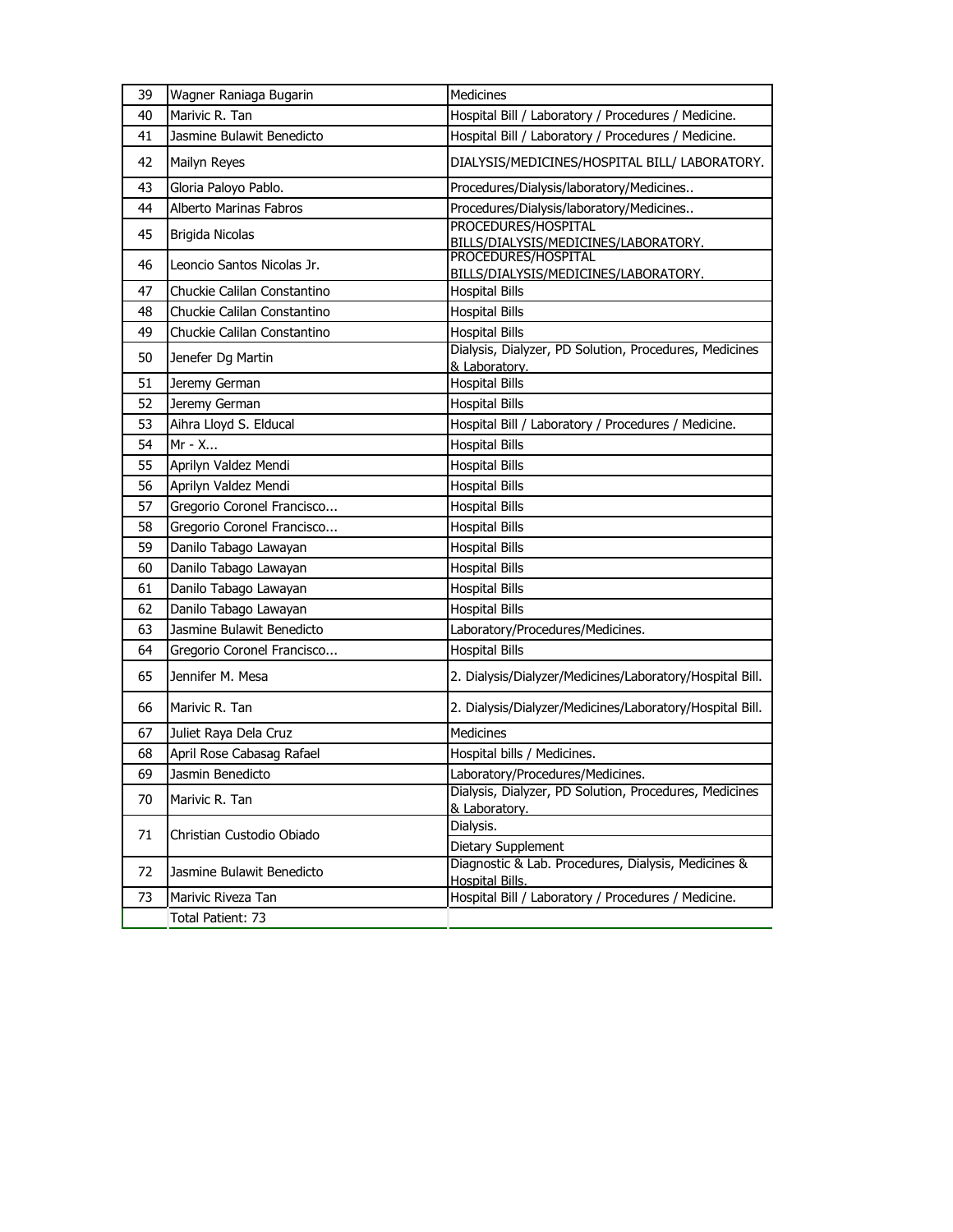

### DR. PAULINO J. GARCIA MEMORIAL RESEARCh & MEDICAL CENTER For the month of September year 2020

| No# | <b>Name of Patient</b>            | Assistance                                                              |
|-----|-----------------------------------|-------------------------------------------------------------------------|
| 1   | Roxanne Benitez Lopez             | <b>Medicines</b>                                                        |
| 2   | Jasmine Bulawit Benedicto         | Laboratory/Procedures/Medicines.                                        |
| 3   | Marivic Riveza Tan                | Dialysis, Dialyzer, PD Solution, Procedures, Medicines<br>& Laboratory. |
| 4   | Jennifer M. Mesa                  | Laboratory/Procedures/Medicines.                                        |
| 5   | Ms - X                            | <b>Hospital Bills</b>                                                   |
| 6   | Marivic Riveza Tan                | Diagnostic & Lab. Procedures, Dialysis, Medicines &<br>Hospital Bills.  |
| 7   | Maria Isabel Morado               | Dialysis, Dialyzer, PD Solution, Procedures, Medicines<br>& Laboratory. |
| 8   | Juliet Raya Dela Cruz             | Medicines                                                               |
| 9   | Julieta. Dela Cruz.               | Dialysis, Dialyzer, PD Solution, Procedures, Medicines<br>& Laboratory. |
| 10  | Juliet Raya Dela Cruz             | Laboratory/Procedures/Medicines.                                        |
| 11  | Jennifer M. Mesa                  | Laboratory/Procedures/Medicines.                                        |
| 12  | Jerome Pecho Manalang             | <b>Hospital Bills</b>                                                   |
| 13  | Jerome Pecho Manalang             | <b>Hospital Bills</b>                                                   |
| 14  | Jerome Pecho Manalang             | <b>Hospital Bills</b>                                                   |
| 15  | Leticia Dizon Esquerra.           | HOSPITAL BILL/DIALYSIS/LABORATORY<br>PROCEDURE/MEDICINES/SUPPLIES.      |
| 16  | Maricel Parungao Yacat            | Ct Scan with Contrast.                                                  |
| 17  | Stephen Joseph Bodiongan Ambatali | <b>Hospital Bills</b>                                                   |
| 18  | Stephen Joseph Bodiongan Ambatali | <b>Hospital Bills</b>                                                   |
| 19  | Jasmine Bulawit Benedicto         | Hospital Bill / Laboratory / Procedures / Medicine.                     |
| 20  | Leticia Dizon Esguerra.           | Laboratory/Procedures/Medicines.                                        |
| 21  | Jennifer M. Mesa                  | Hospital Bill / Laboratory / Procedures / Medicine.                     |
| 22  | Christian Custodio Obiado         | Hospital Bill / Laboratory / Procedures / Medicine.                     |
| 23  | Pascual Cabangbang                | Hospital Bill / Laboratory / Procedures / Medicine.                     |
| 24  | Editha Noemi Franco Lapuz         | <b>Hospital Bills</b>                                                   |
| 25  | Jose Ritual Dela Torre            | <b>Hospital Bills</b>                                                   |
| 26  | Marivic Rivera Tan                | Dialysis.                                                               |
| 27  | Anthony Marcus Santos Ruiz        | Dietary Supplement<br>Supplies/Medicines.                               |
| 28  | Wagner Raniaga Bugarin            | Laboratory/Procedures/Medicines.                                        |
|     |                                   | Dietary Supplement                                                      |
| 29  | Jennifer M. Mesa                  | Dialysis, Dialyzer, PD Solution, Procedures, Medicines                  |
|     |                                   | & Laboratory.                                                           |
| 30  | Christian Custodio Obiado         | Dietary Supplement                                                      |
|     |                                   | Diagnostic & Lab. Procedures, Dialysis, Medicines &<br>Hospital Bills.  |
| 31  | Jennifer M. Mesa                  | Dialysis, Dialyzer, PD Solution, Procedures, Medicines<br>& Laboratory. |
| 32  | Jennifer M. Mesa                  | Laboratory/Procedures/Medicines.                                        |
| 33  | Juliet Raya Dela Cruz             | Laboratory/Procedures/Medicines.                                        |
| 34  | Jennifer M. Mesa                  | Laboratory/Procedures/Medicines.                                        |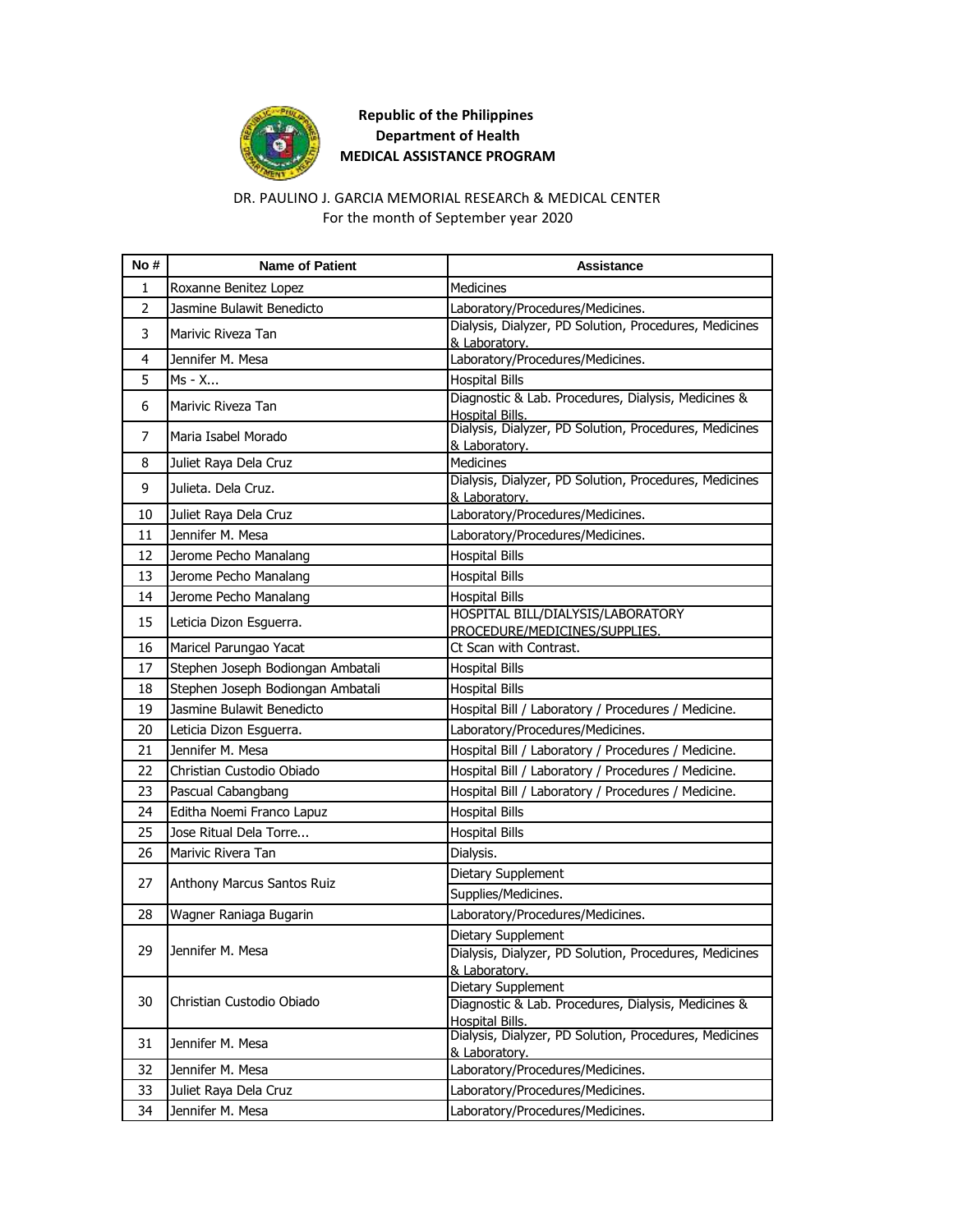| 35 | Juliet Raya Dela Cruz | Injectable/Dialyzer/Medicine/hospital bill. |
|----|-----------------------|---------------------------------------------|
| 36 | Ivy Marcos Bendanillo | Injectable/Dialyzer/Medicine/hospital bill. |
| 37 | January Calma Layug   | Medicines                                   |